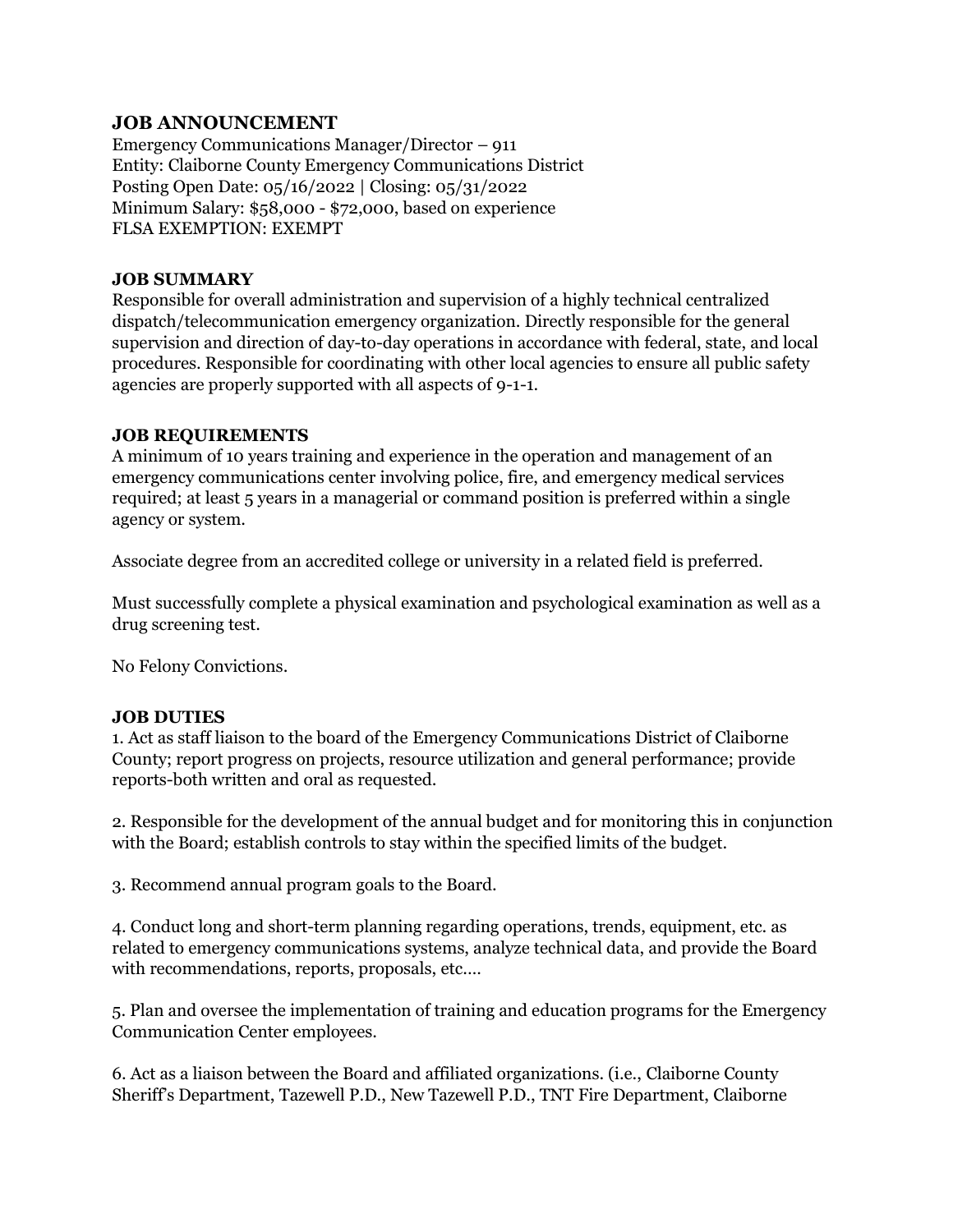County Ambulance Service, County Volunteer Fire Departments, telephone companies, etc.) relative to the services provided to or by the Emergency Communications Center.

7. Develop, implement, and monitor policies and procedures appropriate to the day-to-day operation of the Emergency Communications Center.

8. Coordinate with State and Federal agencies in meeting all requirements for the 9-1-1 system.

9. Handle all internal and/or external complaints.

10. Communicate verbally without hesitation and in a clear, concise, and convincing manner; communicate effectively in writing.

11. Develop, implement, and monitor emergency disaster plan.

12. Possess a working knowledge of incident command.

13. Perform and assume other duties and responsibilities as may be required at the direction of the Board.

14. Develop and maintain a plan that ensures a citizen's request for public safety and nonemergency requests are processed promptly.

15. Oversee addressing of all locations in the county.

16. Prepare and execute a budget under the direction of the Board of Directors.

17. Possess knowledge of Federal, State, and local statures concerning communication center operations.

# **TECHNICAL**

1. Ensure appropriate, effective, and efficient use of the telecommunications system with enhanced 9-1-1 features and the capabilities.

2. Coordinate, develop, and monitor the use of a computer system which routes all emergency calls to the proper jurisdiction or public safety answering point.

3. Recommend the purchase, rent, lease, license, or other acquisitions from outside sources of communication systems and/or related services required to meet the needs of the Emergency Communications Center; review all bid specifications for the purchase of equipment modifications and submit recommendations to the Board.

4. Develop a public awareness program to inform citizens of the use of the 9-1-1 system; develop a system by which to aid the public on the uses and operation of the enhanced. 9-1-1 system.